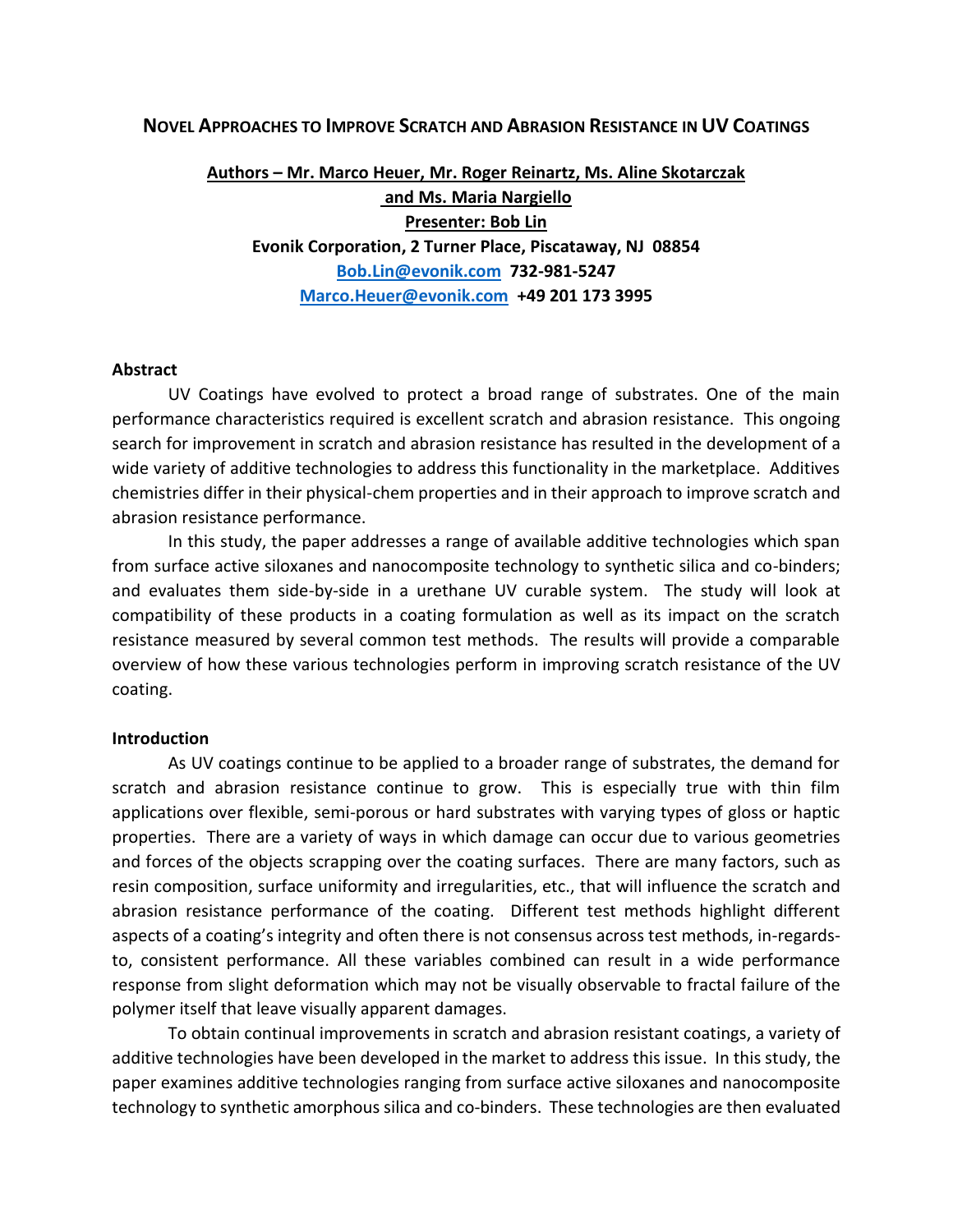side-by-side in a urethane UV curable coating. The study will look at compatibility of these products in the coating formulation and provide relative ratings of their impact on scratch resistance. The scratch and abrasion resistance are measured using several common test methods. The results will provide a comparable overview of how these various technologies perform in improving scratch and abrasion resistance of the UV coating and the variations that can occur across testing methods.

## **Additive Technologies**

Surface slip agents can markedly lower the damages to a coating by increasing its surface slip. These additives allow objects to slip off rather than penetrate the coating matrix. They affect the surface tension of the coating, resulting in a smoother / higher slip surface, with an improved capability to deflect force across the surface, avoiding a scratch. These additives are surface active siloxanes which exhibit weak interactions with each other and with other materials. The modified polysiloxanes migrate to the surface of the coating during cure, reducing the slip resistance of the cured film and makes it possible for solid objects scrapping across the surface to slide easier. The general structure of these additives is illustrated in Figure 1.



 **Figure 1. Slip agents based on polyether siloxane copolymer**

These slip agents can by modified with hydrophilic-hydrophobic polyether to control its compatibility in the coating and the behavior of the polysiloxanes. Other functionalities in the chemistry of the slip agent helps with anti-cratering effects and these liquid based technologies can be formulated for varying ranges of recoatability.

Synthetic, amorphous silicas are produced with varying wet and high temperature based processes that yield similar chemical compositions but significantly different particle types and morphologies, with a wide range of physical-chemical properties. The three types of silica used in this study are shown relative to the overall synthetic amorphous silica market in Figure 2. Fumed silica is derived from a high temperature process. Whereas, both precipitated and colloidal silica are derived from a wet process.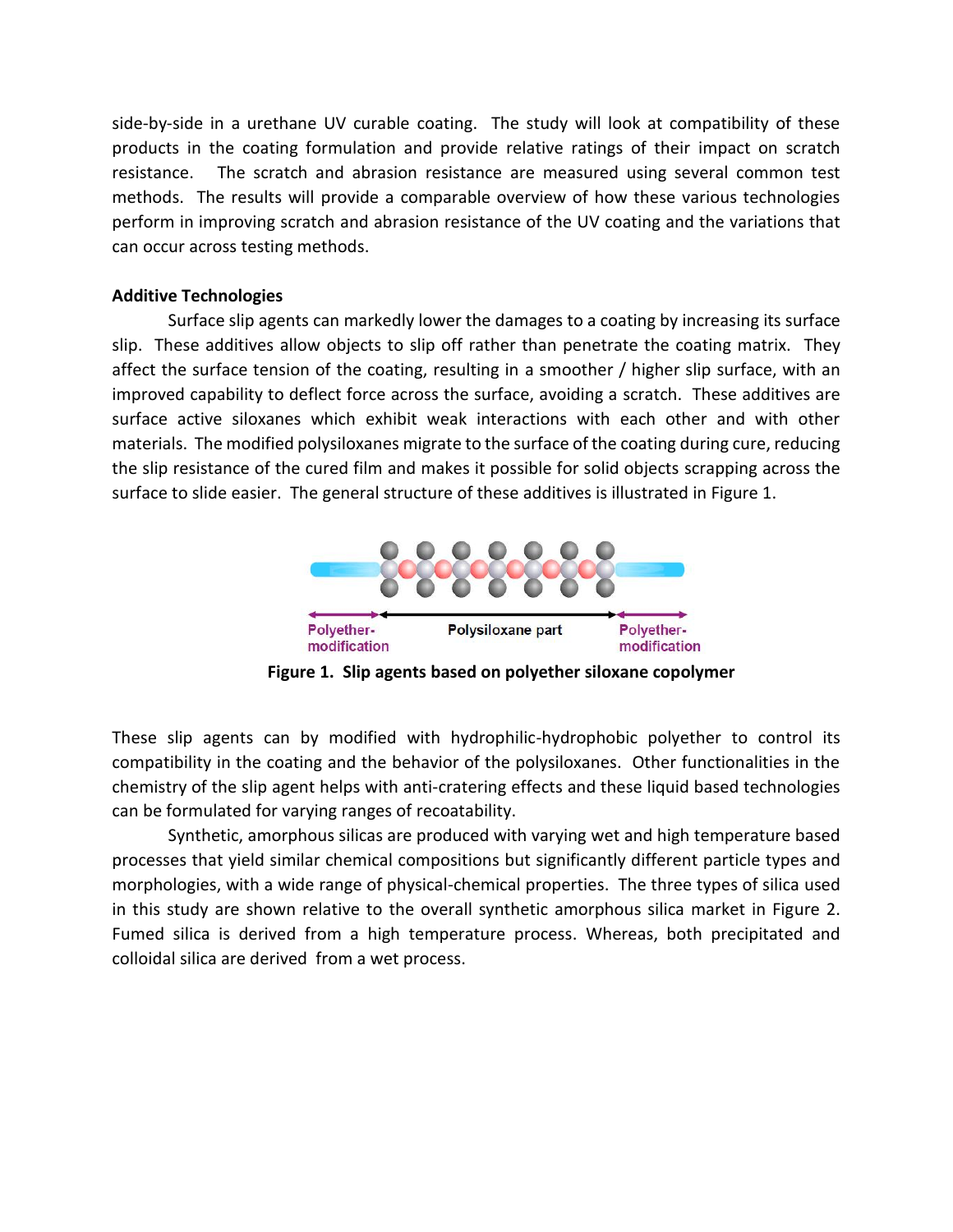

**Figure 2. Types of synthetic, amorphous silica**

A typical function for most amorphous silica is to improve the overall hardness and reinforcement of the coating. Structure modified fumed silica is manufactured using the high temperature flame hydrolysis that produces primary particles which are irreversibly fused to form sub-micron aggregates. These aggregates are then processed to form structure-modified particles. The wet process produces precipitated and colloidal silica. The precipitated silica is a unique spherical particle which differs from conventional precipitated silica. The colloidal silica is functionalized to provide better compatibility in coating formulations while maintaining excellent dispersion stability in water. The colloidal silica in water is designated nanocomposites in this study.

Fumed silica - TEM photos in Image 1 shows the conventional structure of fumed silica on the left and the structure-modified fumed silica on the right. This silica has higher bulk density and more compact structure, allowing for higher loading level without adversely affecting viscosity.



**Image 1. Conventional vs structure- modified fumed silica**

Precipitated silica – In Image 2 on the following page, a novel new spherical precipitated silica is shown in the center surrounded by TEM images of other conventional precipitated silica as well as other similar products on the market such as natural ground silica, diatomaceous silica and synthetic microspheres. The particle porosity and sphericity of the new novel precipitated silica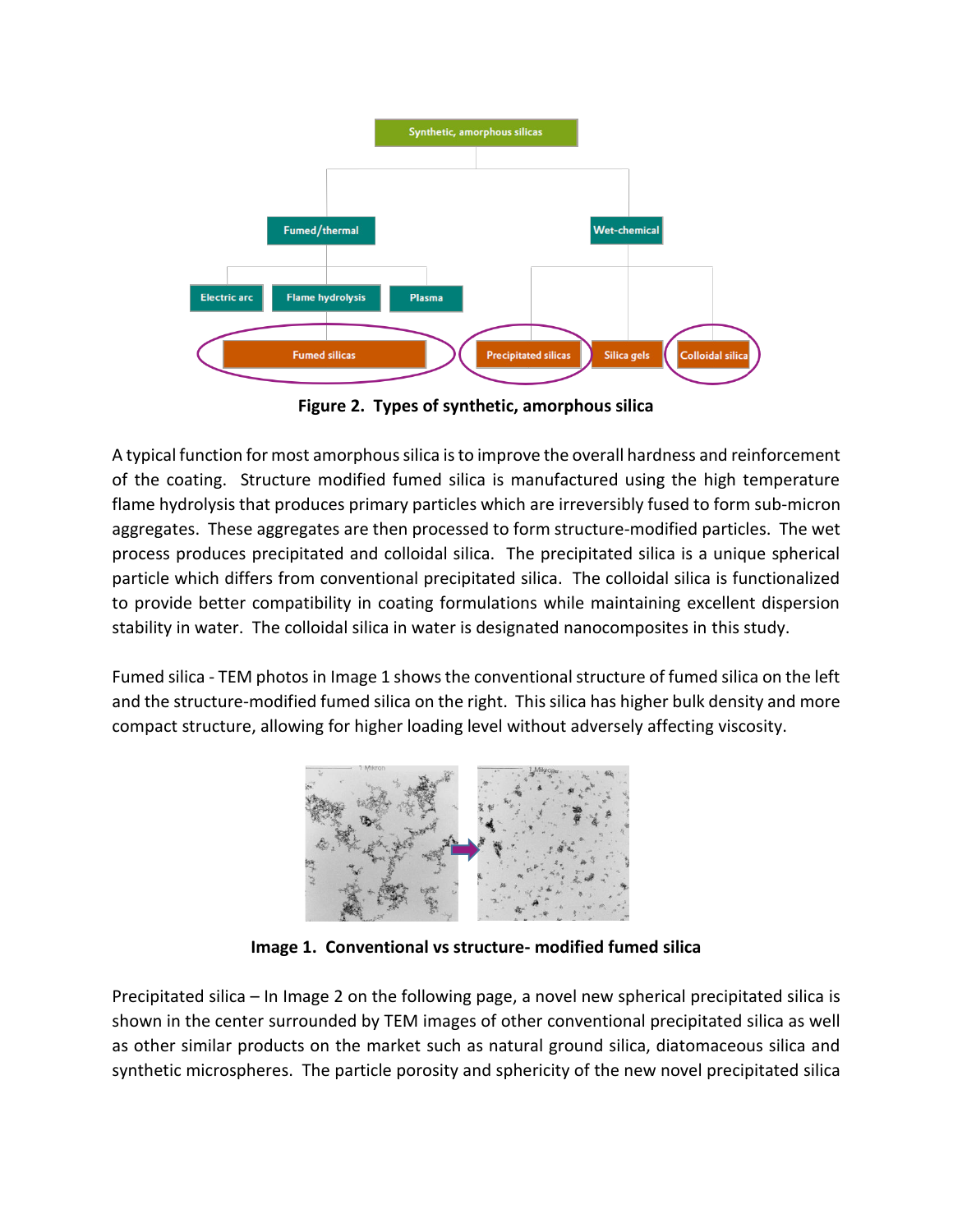is controlled by the manufacturing process, resulting in linseed oil absorption of 40ml/100g silica and BET surface area of  $<$  15m<sup>2</sup>/g.



**Image 2. TEM of precipitated and natural silica**

The nanocomposites are aqueous dispersions of colloidal silica. Like the fumed and precipitated silica, the colloidal silica improves the overall hardness of the coating while providing improved mechanical properties among other attributes and due to its very small size achieves very high clarity. Image 3 is an example of a mono-dispersed, discrete silica nano-particles of 20 nm distributed uniformly throughout a cured film. These particles are functionalized and stabilized in the aqueous dispersion. For UV curable systems, dispersions in various monomers are also available. Particle based dispersions in solvent and water are also available.



**Image 3. TEM of colloidal nano-silica in cured sample.**

The last group of property enhancers are co-binders that can improve the overall hardness of the coating by increasing the overall glass transition temperature (Tg) when combined with the main resins in the final coating. Here, two co-binders are included – a high Tg polyester and high Tg Keton-resins, shown below in Figure 3 on the next page.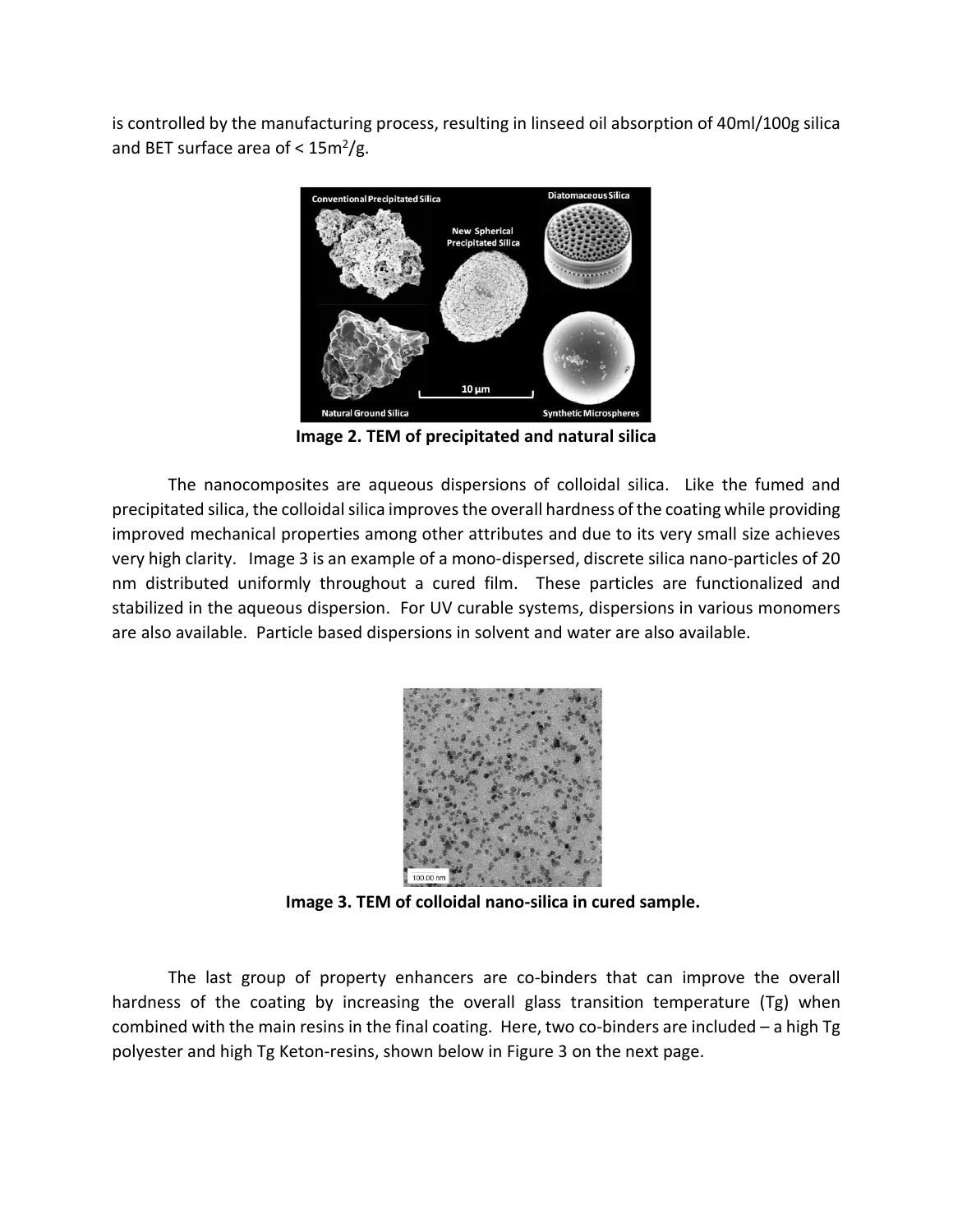

**Figure 3. High Tg polyester and Keton resins**

The Tg of both the polyester and Keton-resin co-binders are at 90°C.

### **Test Formulation**

Test formulation is shown in Table 1. The additives were added at 0.1-10.0% on formulation. The silica content was added at 10.0% above the total formulation.

| <b>Raw Material Description</b>             | Amount        |
|---------------------------------------------|---------------|
| Aliphatic urethane acrylate (EBECRYL® 5129) | 30            |
| Reactive diluent A (TPGDA, difunctional)    | 33            |
| Reactive diluent B (TMPEOTA, trifunctional) | 20            |
| <b>Additives</b>                            | $0.1 - 10.0%$ |
| Levelling agent (TEGO® RAD 2100)            | 0.6           |
| Photoinitiator A (GENOCURE® MBF)            | 2.2           |
| Photoinitiator B (Omnirad® 1173)            | 2.2           |
| Isopropyl alcohol                           | 2             |
| Total                                       | 110           |
| $SiO2 - %$ on top of formulation            | 10            |

**Table 1. UV coating test formulation**

### **Sample Preparations**

Wet samples were prepared by weighing 100 grams of test formulation into a beaker, then incorporating various levels of the additives, then mixing for 3 minutes at 1000 rpm using a 30 mm diameter dissolver blade. These samples were then applied on different substrates and cured using UV-Light at a speed of 20m/min.

## **Testing Methods**

The scratch and abrasion resistance were tested using various methods listed in Table 2 on the following page.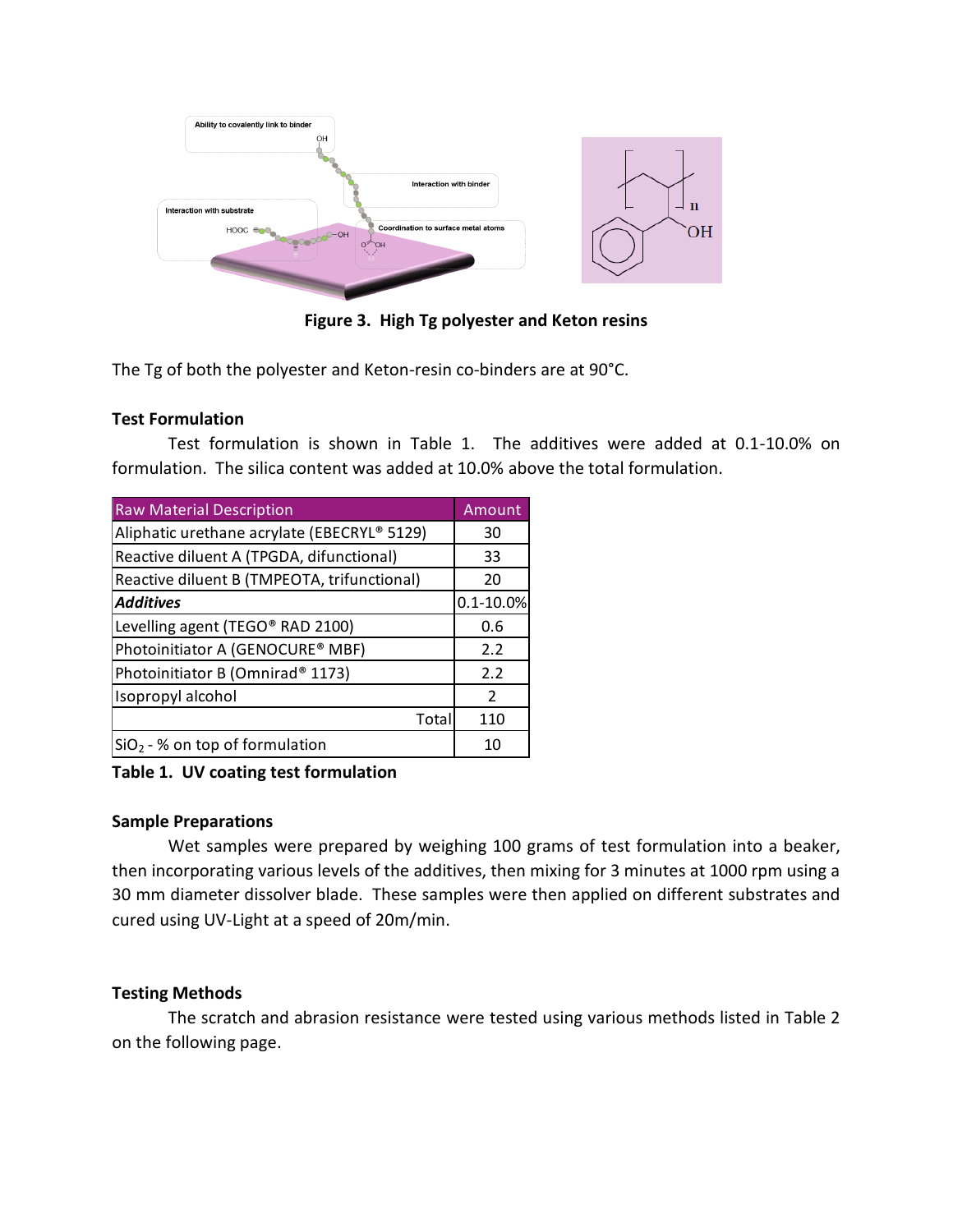| <b>Test Method</b>                                                  | <b>Application</b>                                                                                                                         | <b>Analysis</b>                                                                                                                                                                                                                                                                                                                                                                                                                                                                                                                                                                                                     |
|---------------------------------------------------------------------|--------------------------------------------------------------------------------------------------------------------------------------------|---------------------------------------------------------------------------------------------------------------------------------------------------------------------------------------------------------------------------------------------------------------------------------------------------------------------------------------------------------------------------------------------------------------------------------------------------------------------------------------------------------------------------------------------------------------------------------------------------------------------|
| <b>Martens Hardness</b>                                             | · Substrate: Glass<br>$\bullet$ Bird bar 100 $\mu$ m<br>• Curing: 2 cycles in a UV-oven                                                    | Martens hardness (HM) [N/mm <sup>2</sup> ]                                                                                                                                                                                                                                                                                                                                                                                                                                                                                                                                                                          |
| <b>Martindale Tester</b><br>(testing as per VW<br>standard PV 3975) | • Substrate: System Leneta®-<br>black foil<br>$\bullet$ Wire bar 100 µm<br>• Curing: 2 cycles in a UV-oven and after 7 days RT (reflow)    | • Visual assessment of the surface for compatibility<br>• Determination of gloss value [GV], angle of measurement<br>20°, after stress (50 cycles/3M polishing paper-grade 9MIC)<br>The abrasion resistance is given as residual gloss in %<br>Residual gloss in $% =$ Gloss level after the test $\times$ 100<br>Gloss level before the test<br>The surfaces of the various components are divided into<br>three requirement areas.<br>$A = 85$ % residual gloss / high abrasion resistance<br>B = 85 to 40 % residual gloss / medium abrasion resistance<br>$C = < 40$ % residual gloss / low abrasion resistance |
| <b>Crockmeter Tester</b>                                            | · Substrate: Acrylonitrile<br>butadiene styrene (ABS)- black<br>sheet<br>$\bullet$ Wire bar 100 µm<br>• Curing: 2 cycles in a UV-oven      | • Visual assessment of the surface for compatibility<br>• Determination of gloss value [GV], angle of measurement<br>20° & 60° after stress (10 cycles/3M polishing paper-grade<br>9MIC)<br>The abrasion resistance is given as residual gloss in %<br>Residual gloss in % = $G$ loss level after the test $\times$ 100<br>Gloss level before the test                                                                                                                                                                                                                                                              |
| <b>TABER®</b><br>Shear/Scratch<br>Tester 551                        | · Substrate: Acrylonitrile<br>butadiene styrene (ABS)- black<br>sheet<br>$\bullet$ Wire bar 100 $\mu$ m<br>• Curing: 2 cycles in a UV-oven | • Conical Diamond Tool (Models 139-55)<br>. Load in grams until the destruction of the paint film (up to<br>the substrate)                                                                                                                                                                                                                                                                                                                                                                                                                                                                                          |
| TABER® Abraser<br>Tester                                            | · Substrate: Acrylonitrile<br>butadiene styrene (ABS)- black<br>sheet<br>$\bullet$ Wire bar 200 $\mu$ m<br>• Curing: 2 cycles in a UV-oven | · Weight loss after 500 r[mg] CS-10                                                                                                                                                                                                                                                                                                                                                                                                                                                                                                                                                                                 |

**Table 2. Scratch/Abrasion test methods**

### **Results and Discussions**

The additives from each of the technology areas chosen for this study are listed in Table 3 on the next page. When the additives are added and mixed into the formulation, its compatibility to the system is checked.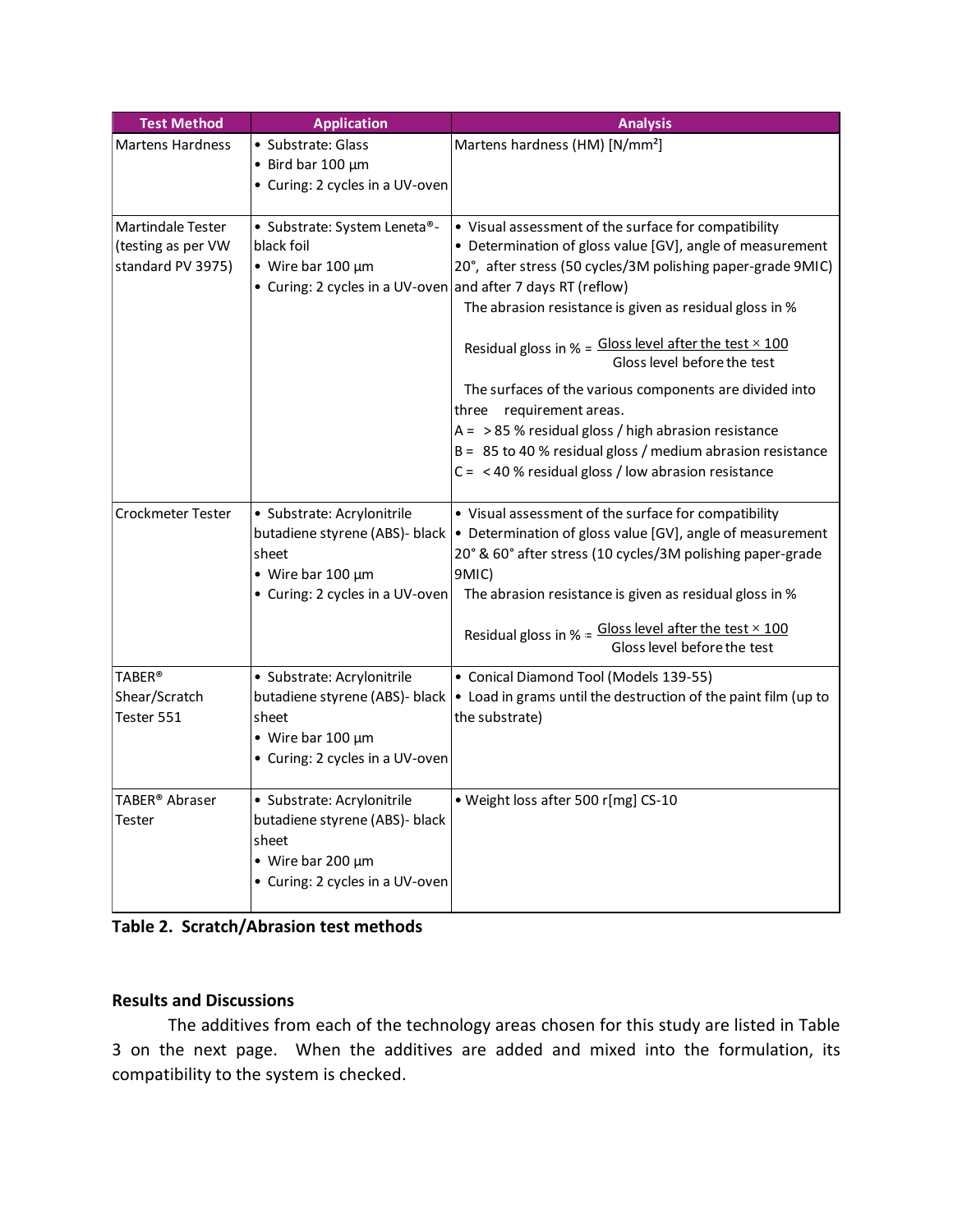| <b>Additive</b>    | Description                                 |  |  |  |
|--------------------|---------------------------------------------|--|--|--|
| <b>Slip Agents</b> |                                             |  |  |  |
| <b>Slip 410</b>    | Polyether siloxane copolymer, 100% Active   |  |  |  |
| <b>Slip 432</b>    | Polyether siloxane copolymer, 100% Active   |  |  |  |
| <b>Slip 496</b>    | Polyether siloxane copolymer, 100% Active   |  |  |  |
| Slip 500           | Silicone acrylate, 100% Active              |  |  |  |
| <b>Silica</b>      |                                             |  |  |  |
| <b>PPT Silica</b>  | Spherical precipitated silica               |  |  |  |
| <b>SMF Silica</b>  | Structure modified fumed silica             |  |  |  |
| Nanocomposite      |                                             |  |  |  |
| <b>NC 153</b>      | Nano silica particles in water, 43 % solids |  |  |  |
| <b>NC 650</b>      | Nano silica particles in water, 31 % solids |  |  |  |
| <b>NC 652</b>      | Nano silica particles in water, 31 % solids |  |  |  |
| <b>Cobinder</b>    |                                             |  |  |  |
| <b>CBLTH</b>       | Polyester resin, $Tg = 90^{\circ}C$         |  |  |  |
| CB SK              | Keton resin, Tg = 90°C                      |  |  |  |

**Table 3. Additives evaluated in this study**

Some of the additives were incompatible and flocculated in the beaker after a short time. Others showed incompatibility at lower concentrations but incorporated uniformly at higher concentrations. Finally, some resulted in an inflexible film at higher concentrations that cracked and could not be used for testing. Some examples of these are shown in Image 4 below.



**Image 4. Examples of incompatibility at lower concentration and inflexible film at higher concentration** 

The formulation for this study was not fully optimized to take into consideration some of the incompatibility or concentration effects. Summary of the test results are listed in Table 4.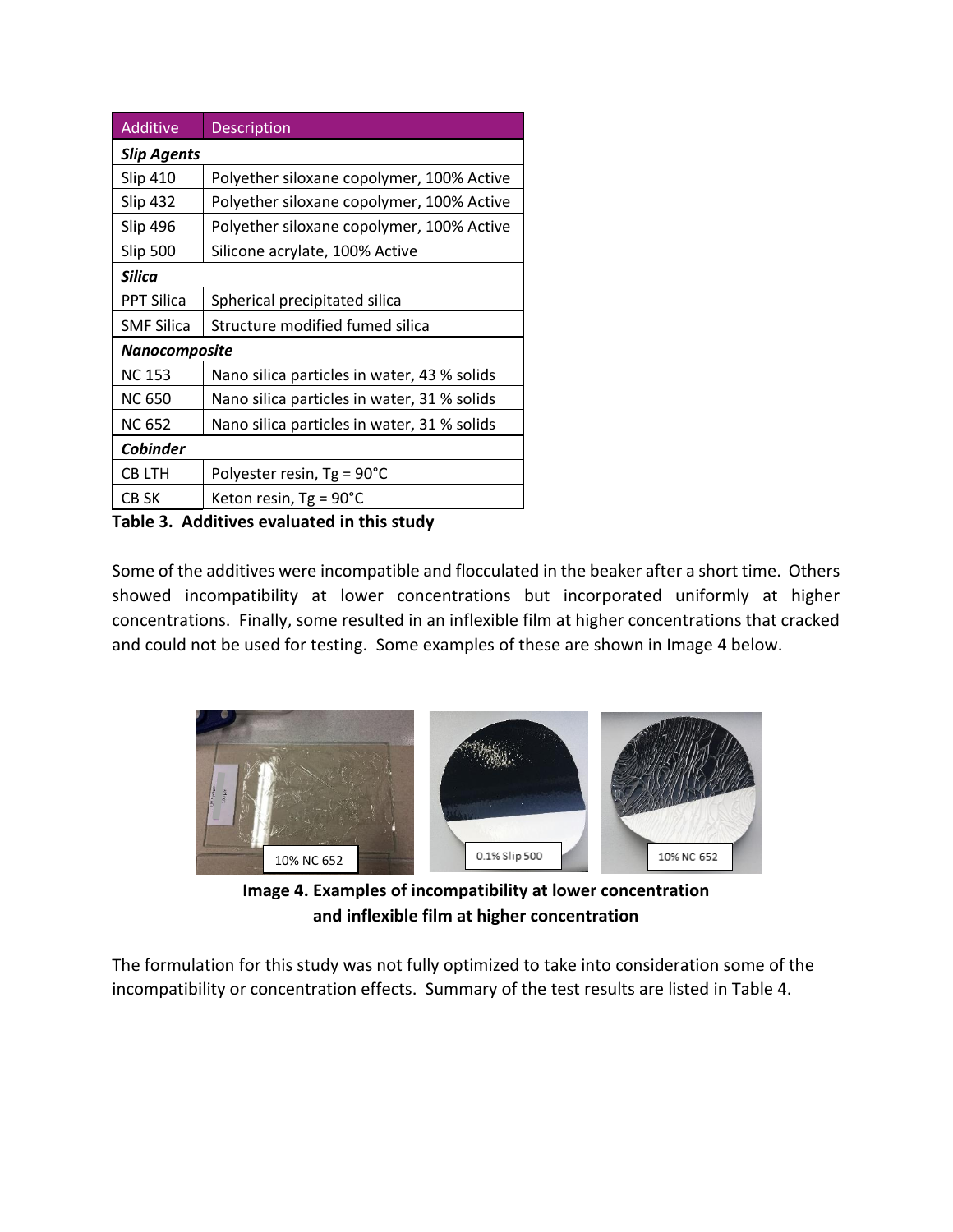|                   |         |                  |                                                    |                                         | Martindale                         |            | Crockmeter                     | <b>TABER®</b>                           |
|-------------------|---------|------------------|----------------------------------------------------|-----------------------------------------|------------------------------------|------------|--------------------------------|-----------------------------------------|
|                   |         |                  |                                                    |                                         |                                    |            |                                |                                         |
|                   |         |                  |                                                    |                                         |                                    |            |                                |                                         |
|                   |         |                  |                                                    |                                         |                                    |            |                                |                                         |
|                   |         |                  |                                                    |                                         |                                    |            |                                |                                         |
|                   |         | Dosate (ela)     | Margaratives<br>Connectionity                      | Abrasion rest<br>Antiplant<br>Goss Glad | Gloss Residiation<br>Residual Iola | Gloss Queb | Street for the<br>Residual bla | Rusale Kat G.19<br>SOOTMES<br>loss area |
| Blank             |         | 1                | 93.8                                               | 71.0                                    |                                    |            | 1.7                            | 20.5                                    |
| <b>Slip 410</b>   | 0.1     | $\overline{2}$   | 96.7                                               | 74.0                                    | 72.0                               | 81.0       | 3.0                            | 26.5                                    |
|                   | 0.5     | $\overline{2}$   | 95.4                                               | 81.4                                    | 74.2                               | 82.6       | 3.7                            | 16.5                                    |
| <b>Slip 432</b>   | 0.1     | $\overline{2}$   | 86.2                                               | 74.4                                    | 75.7                               | 83.8       | 3.0                            | 27.5                                    |
|                   | 0.5     | $\overline{2}$   | 76.5                                               | 76.8                                    | 71.1                               | 80.5       | 3.0                            | 26.0                                    |
| <b>Slip 496</b>   | 0.1     | $\overline{2}$   | 99.3                                               | 71.9                                    | 78.2                               | 85.8       | 2.3                            | 17.0                                    |
|                   | 0.5     | $\overline{2}$   | 95.4                                               | 78.5                                    | 74.7                               | 83.0       | 2.9                            | 18.0                                    |
| <b>Slip 500</b>   | 0.1     | 5                | ------                                             | 40.2                                    | 19.3                               | 54.7       | ------                         | 47.0                                    |
|                   | 0.5     | $\overline{2}$   | 76.5                                               | 74.2                                    | 74.1                               | 84.5       | 2.5                            | 47.0                                    |
| <b>PPT Silica</b> | 3.0     | $\overline{2}$   | 88.6                                               | 61.4                                    | 73.5                               | 83.5       | 2.0                            | 31.0                                    |
|                   | 5.0     | $\overline{2}$   | 93.1                                               | 61.5                                    | 60.6                               | 75.5       | 1.8                            | 35.0                                    |
|                   | 10.0    | 3                |                                                    | 43.9                                    | 48.4                               | 73.3       | 2.1                            | 19.5                                    |
| <b>SMF Silica</b> | 3.0     | $\boldsymbol{6}$ | Incompatible (sample flocculated in the UV-system) |                                         |                                    |            |                                |                                         |
|                   | 5.0     | 6                |                                                    |                                         |                                    |            |                                |                                         |
|                   | 10.0    | 6                |                                                    |                                         |                                    |            |                                |                                         |
| <b>NC 153</b>     | 3.0     | $\overline{2}$   | 80.5                                               | 71.1                                    | 76.8                               | 86.0       | 2.3                            | 13.0                                    |
|                   | 5.0     | 2                | 80.8                                               | 73.3                                    | 76.9                               | 85.7       | 2.2                            | 17.0                                    |
|                   | 10.0    | 2                | 87.7                                               | 72.0                                    | 79.5                               | 86.6       | 2.4                            | 18.0                                    |
| <b>NC 650</b>     | 3.0     | 2                | 57.9                                               | 70.1                                    | 79.5                               | 86.4       | 1.0                            |                                         |
|                   | 5.0     | 3                | ------                                             | 62.1                                    | 80.7                               | 87.4       | ------                         |                                         |
|                   | 10.0    | 5                | ------                                             | ------                                  | 59.2                               | 73.5       | ------                         | ------                                  |
| <b>NC 652</b>     | 3.0     | $\overline{2}$   | 56.5                                               | 64.7                                    | 74.3                               | 83.5       | 1.5                            | ------                                  |
|                   | 5.0     | 3                | 54.9                                               | 61.8                                    | 74.1                               | 83.8       | ------                         | ------                                  |
|                   | 10.0    | 5                | ------                                             | ------                                  | 64.0                               | 80.5       | ------                         | ------                                  |
| <b>CBLTH</b>      | 3.0     | 2                | 68.0                                               | 63.2                                    | 65.1                               | 76.9       | 2.3                            | 24.0                                    |
|                   | 5.0     | $\overline{2}$   | 58.6                                               | 72.4                                    | 65.3                               | 77.6       | 1.5                            | 29.5                                    |
|                   | 10.0    | $\overline{2}$   | 41.4                                               | 74.0                                    | 63.4                               | 76.3       | 1.4                            | 25.0                                    |
| CB SK             | 3.0     | $\overline{2}$   | 66.0                                               | 75.3                                    | 63.3                               | 74.1       | 1.9                            | 23.0                                    |
|                   | $5.0\,$ | $\overline{2}$   | 51.7                                               | 76.8                                    | 58.0                               | 73.0       | 1.6                            | 28.0                                    |
|                   | 10.0    | $\mathbf 2$      | 42.0                                               | 76.3                                    | 67.0                               | 79.0       | 1.7                            | 20.5                                    |

#### **Table 4. Summary of test results**

In general, the slip additives and co-binders had good compatibility with the exception of Slip 500 at lower concentrations. The slip additives are surface active agents, therefore only low dosages are needed. The structure modified fumed silica (SMF Silica) showed incompatibility due to the need to grind these particles in a high energy mill and pre-stabilized before addition into a coating formulation. Therefore, we were unable to obtain any results with this material in this study. Finally, the nanocomposites, at higher concentrations some of these property enhancers resulted in inflexible films which could not be used in measuring its scratch and abrasion resistance.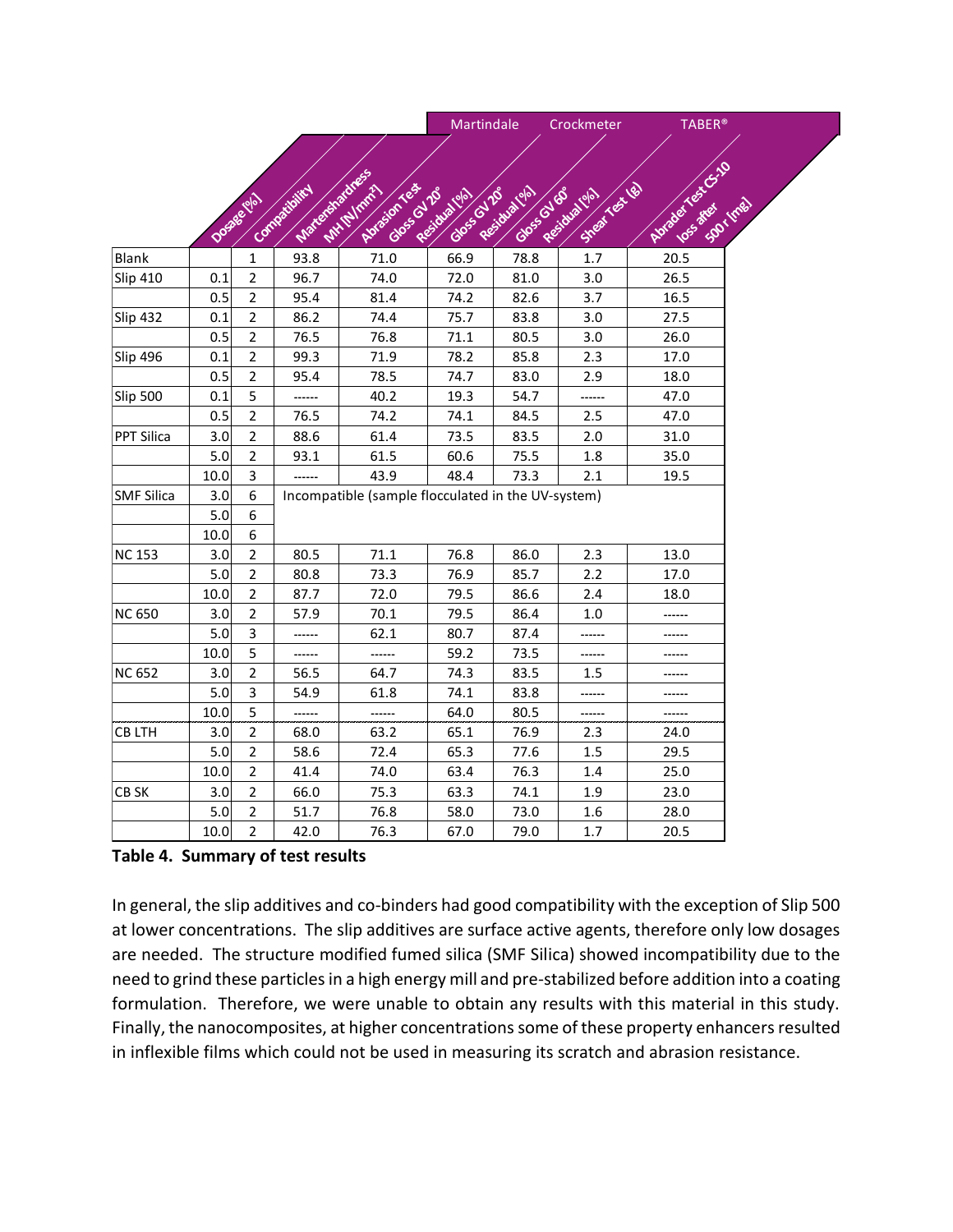Since the structure modified fumed silica (SMF Silica) was incompatible, they are left out in the following analysis. The remaining blanks in the graphs are because the measurements could not be obtained from the coating applied.



**Graph 1. Martens Hardness MH**

Martens hardness in Graph 1 shows that some additives can reduce the hardness of the coating. This was especially true of the co-binders. The nanocomposites did not form films that were acceptable for measurements except for the NC 153. However, even this reduced the MH of the coating. Here, the best performance was seen with the Slip 496 where at 0.1%, results were better than the blank coating itself.



**Graph 2. Martindale Abrasion at Gloss GV 20°**

The Martindale abrasion test also showed the best performance was with the slip agents where both the Slip 410 and 496 both performed well. Here the co-binders gave good performance at the higher loading levels. Of the nanocomposites, the NC 153 had more consistent performance.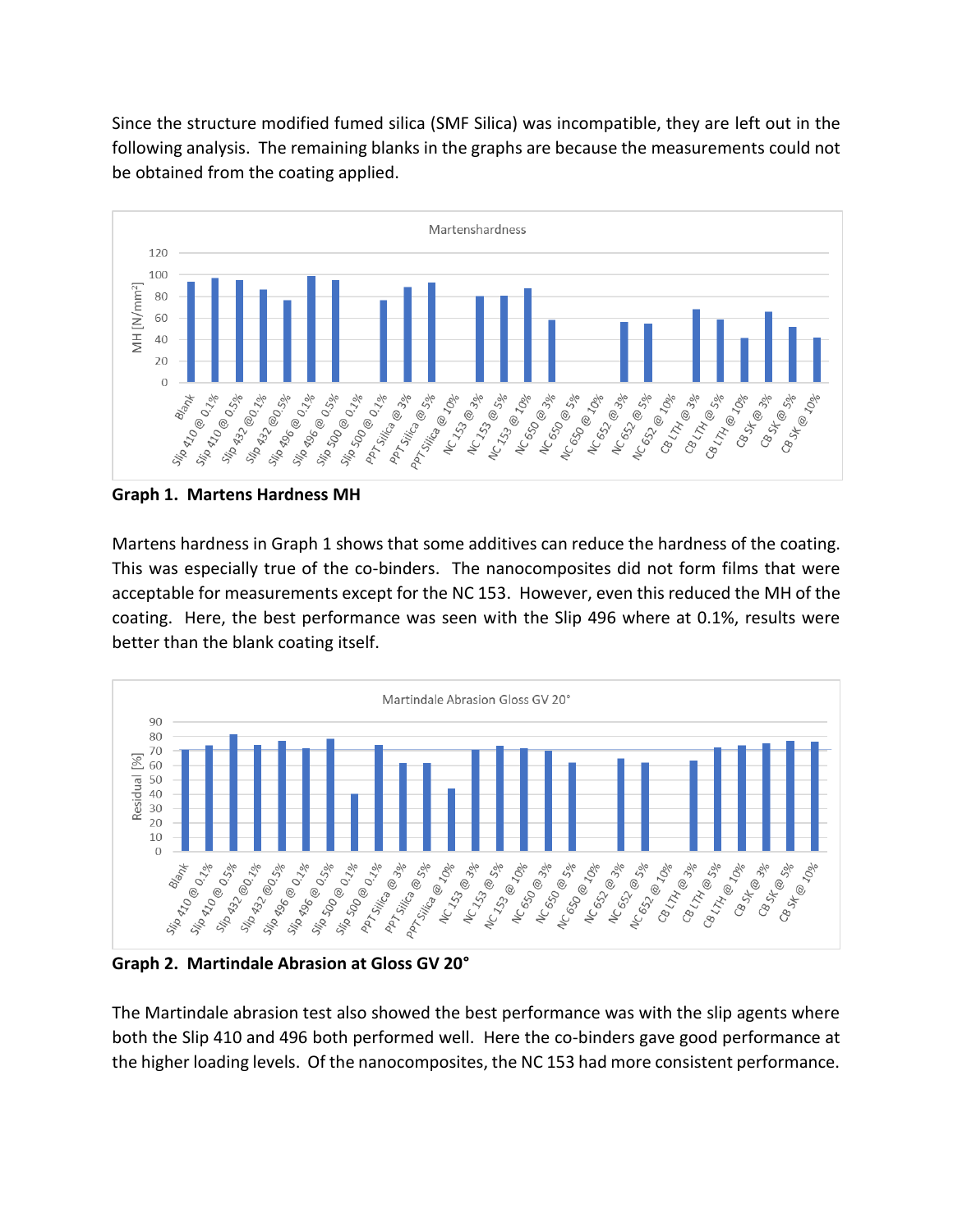

**Graph 3. Crockmeter Abrasion at Gloss GV 20°**



**Graph 4. Crockmeter Abrasion at Gloss GV 60°**

When we look at the Crockmeter abrasion results at both Gloss GV 20° and 60° in Graphs 3 and 4, the nanocomposites showed best performance followed closely with Slip 496.



**Graph 5. TABER® Shear Test**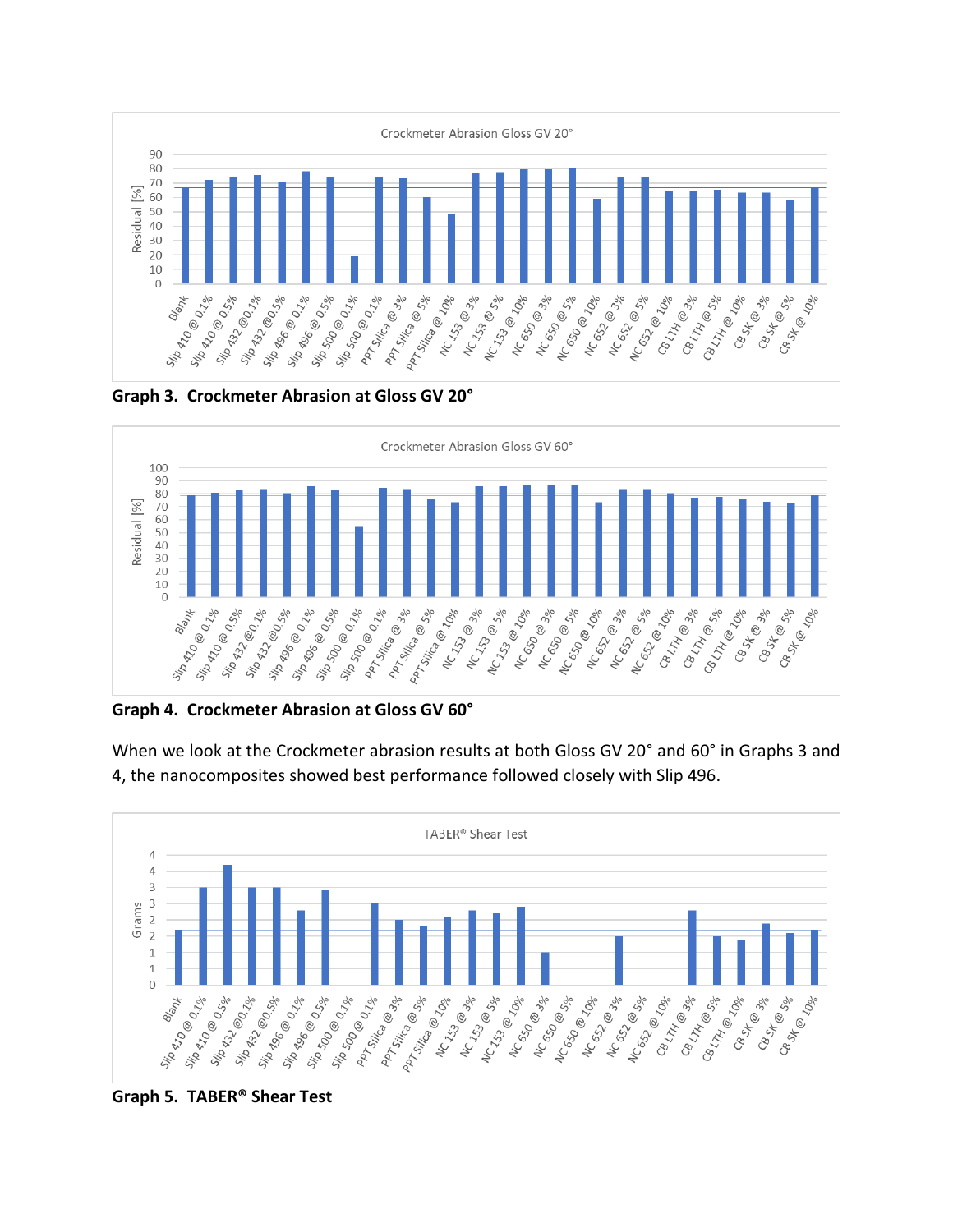In the TABER® Shear test shown in Graph 5 on the previous page, the slip agents allow for higher weight on the shear arm before it begins to scratch the coating. Here, the best performance is shown with the slip agents, specifically the Slip 410 providing the best performance. Among the nanocomposites, the NC 153 had the best performance.



**Graph 6. TABER® Abrader Test**

Finally, when the additive's impact is evaluated using the TABER® Abrader test, the best performance is between the Slip 496 and the nanocomposite NC 153.

If we consider lowest dosage for slip additives, due to their surface activity and highest dosage for the silica and nanocomposites, their impact on the coating can be summarized in Graph 7.



**Graph 7. Summary of additives performance**